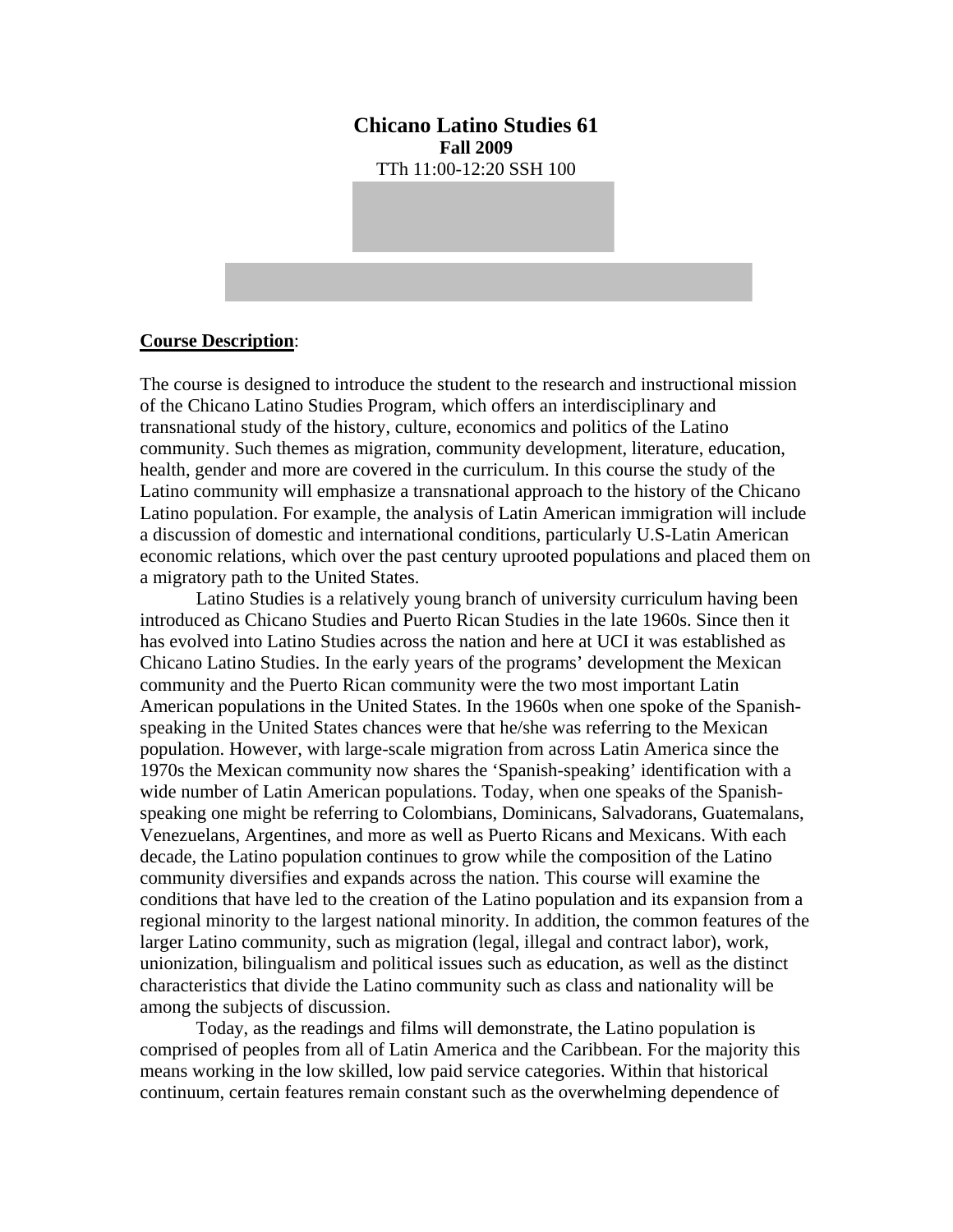agriculture upon Mexican immigrants to work the fields. It also means settlement in working class sections of cities and towns, a residential pattern that first appeared in the first decade of the  $20<sup>th</sup>$  century with one distinction and that being that the residential sites have moved across the nation from coast to coast. However, the most important factor that has remained constant, the dominant economic and political power displayed by the United States over Latin America, shall be a major topic for discussion throughout the course

# **Course Requirements (Subject to Change)**

I ask that students attend each class. Moreover, students should come prepared to each class having read the assigned reading/s and ready with questions and comments regarding the readings, lectures and relevant current issues. *I strongly encourage students to ask questions and present issues for discussion before, during and after class.*

# **Grading and Course Policies**

Grading will be based on a midterm and final examination. Grading will be based accordingly: midterm 40%, final exam 60%. Extra credit assignments will also be incorporated.

# **Cell Phones, Lap Tops**

Turn off all cell phones during class and no laptop is to be used for anything other than taking notes. If these rules are not observed that student will be asked to leave.

### **Course Topics and Readings/Visual Media**

 **Note**: All articles will be emailed as attachments and not all films will be shown in class.

### September 29-October 1/6

# **Introduction: History, Theory and Chicano Latino Studies**

Power Point presentation: U.S. Economic Expansion into Mexico, 1870-1930

Readings: Introduction and Part I from Gonzalez, *Harvest of Empire*  Part One from Galarza, *Barrio Boy* Gonzalez, "The Language and Culture of Empire"

### October 6-8

**Explaining the Causes of Latino Migration to the United States and the Social Consequences of Migration**:

Readings: Part II and Chapter 13 and 14 from Gonzalez, *Harvest of Empire* Part Two and Three from Galarza, *Barrio Boy*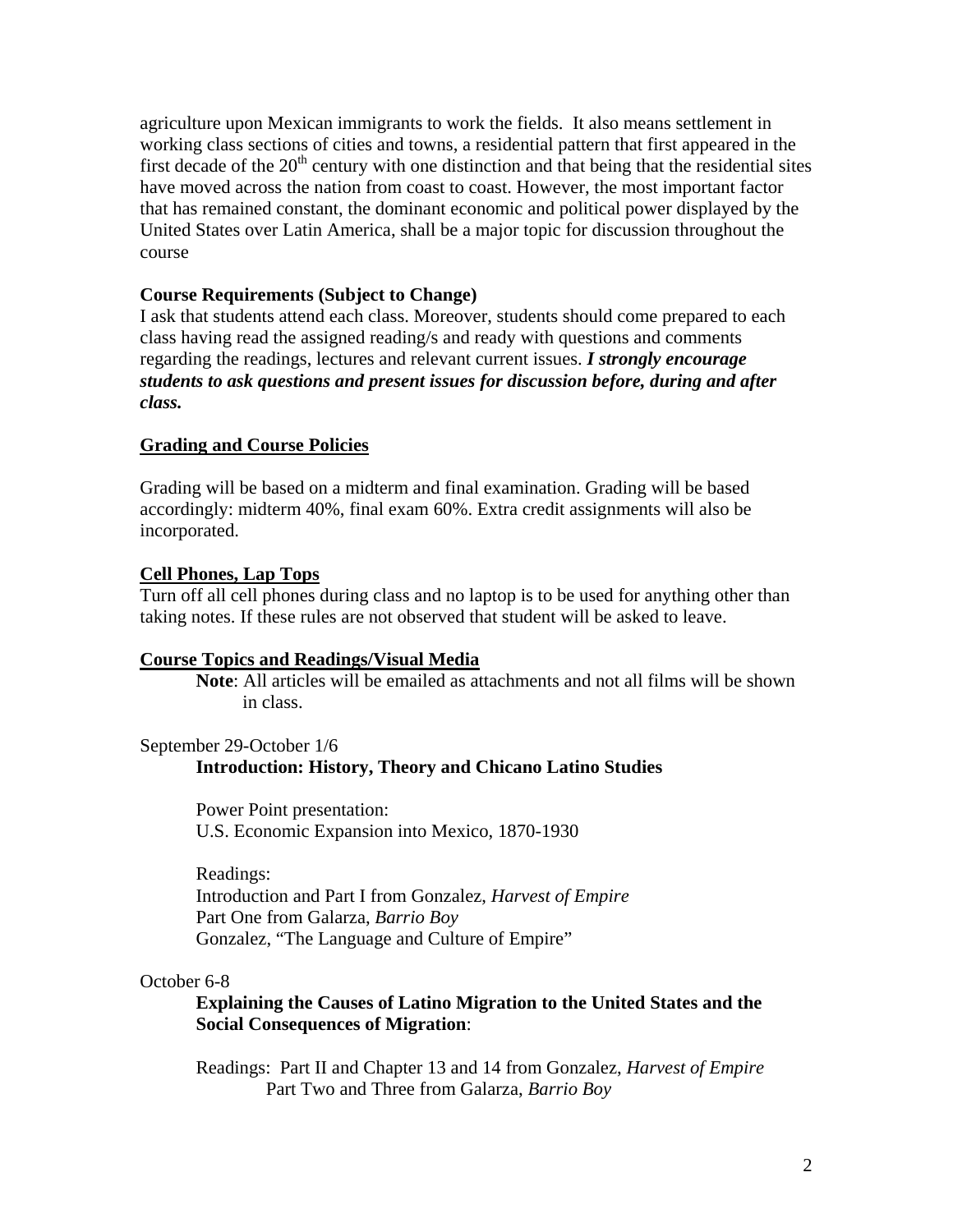Gonzalez and Fernandez "Empire and the Origins of  $20<sup>th</sup>$  Century Mexican Migration to the United States" Quintana, "The Countryside Can't Take it Anymore" Elizabeth Malkin, "Nafta's Promise Unfulfilled"

#### October 13-15, 20-22

# **State Managed Migration: Temporary Contract Labor**

Power Point presentation on the Bracero Program

Films:

Film and Photo League films of Agricultural Labor Strikes of the 1930s Why Braceros? (1958) Factory Farms (1959) Tristes Recuerdos (2002) Soldiers of the Fields (a trailer) NBC Newscast with Chet Huntley, 1963

#### Readings:

Southern Poverty Law Center, "Close to Slavery: Guest Worker Programs in the United States"

Gonzalez, "Recruiting, Processing and Transporting Bracero Labor to the United States"

Henry Anderson, "Social Justice and Foreign Contract Labor, A Statement of Opinion and Conscience,"

Ana Rosas, "Mujeres en Transicion (Women in Transition): Understanding the Gendered Contours of Bracero Family Separation, 1942-1954" (handed out in class)

# **October 27, Review; October 29 Midterm Exam**

### November 3-5

### **Settlement Patterns Follow the Domestic and Transnational Economic Patterns**

 Power Point: Southern California Citrus Worker Camps Films: Chavez Ravine (An uprooted LA barrio)

Readings: Part III from Gonzalez, *Harvest of Empire*. Parts Four and Five, Galarza, *Barrio Boy*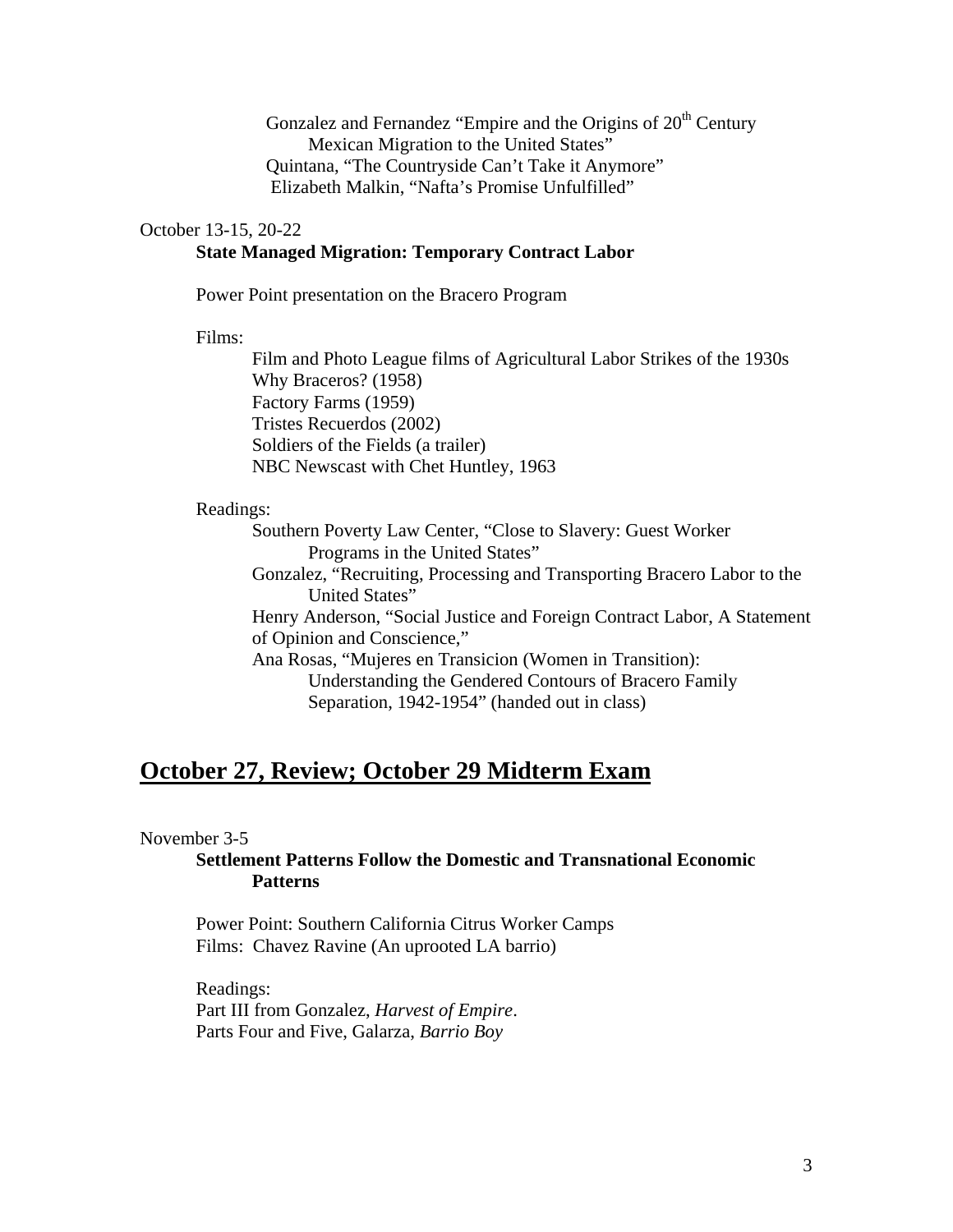#### November 10-12

**Social, Political and Economic Relations with the Larger Society: Americanization via Segregated Education**  Power point presentation: Educational Segregation and the Struggle to Desegregate Film: Taking Back the Schools (1996) Readings: Part 3 and Four from Galarza, *Barrio Boy* Ayala and McCormick, "Felicita 'La Prieta' Mendez…" Gonzalez and Fernandez, "The Ideology and Practice of Empire," Rodriguez, "The Racialization of Mexicans and Puerto Ricans…"

> Vicki Ruiz, "South by Southwest: Mexican Americans and Segregated Schooling, 1900-1950"

#### November 17-19

#### **Cultural Expressions from the Latino Communities**

Guest Speaker: To be announced

Readings: Pending

#### November 24 and Thanksgiving Holiday

#### **Labor Struggles Undertaken by Latino Immigrants**

Films: Poverty in the Valley of Plenty; The Land is Rich, and Uno Veinticinco Part Five from Galarza, *Barrio Boy*

*Los Angeles Times* photographs of the May, 2006 mass demonstrations for a democratic immigration reform.

 Ricardo Chabram, "Activism and Intellectual Struggle in the Life of Ernesto Galarza (1905-1984)"

#### December 1-3

**Class Discussion: What Does the Future Hold for the Latino Community? and** 

**Review Material Covered in the Course** 

#### **Course Readings**

#### Books:

Juan Gonzalez, *A History of Latinos in America: Harvest of Empire* (Penguin Books, 2000)

Ernesto Galarza, *Barrio Boy* (Ballentine)

Articles and Chapters *(NOTE: All readings will be sent as email attachments*):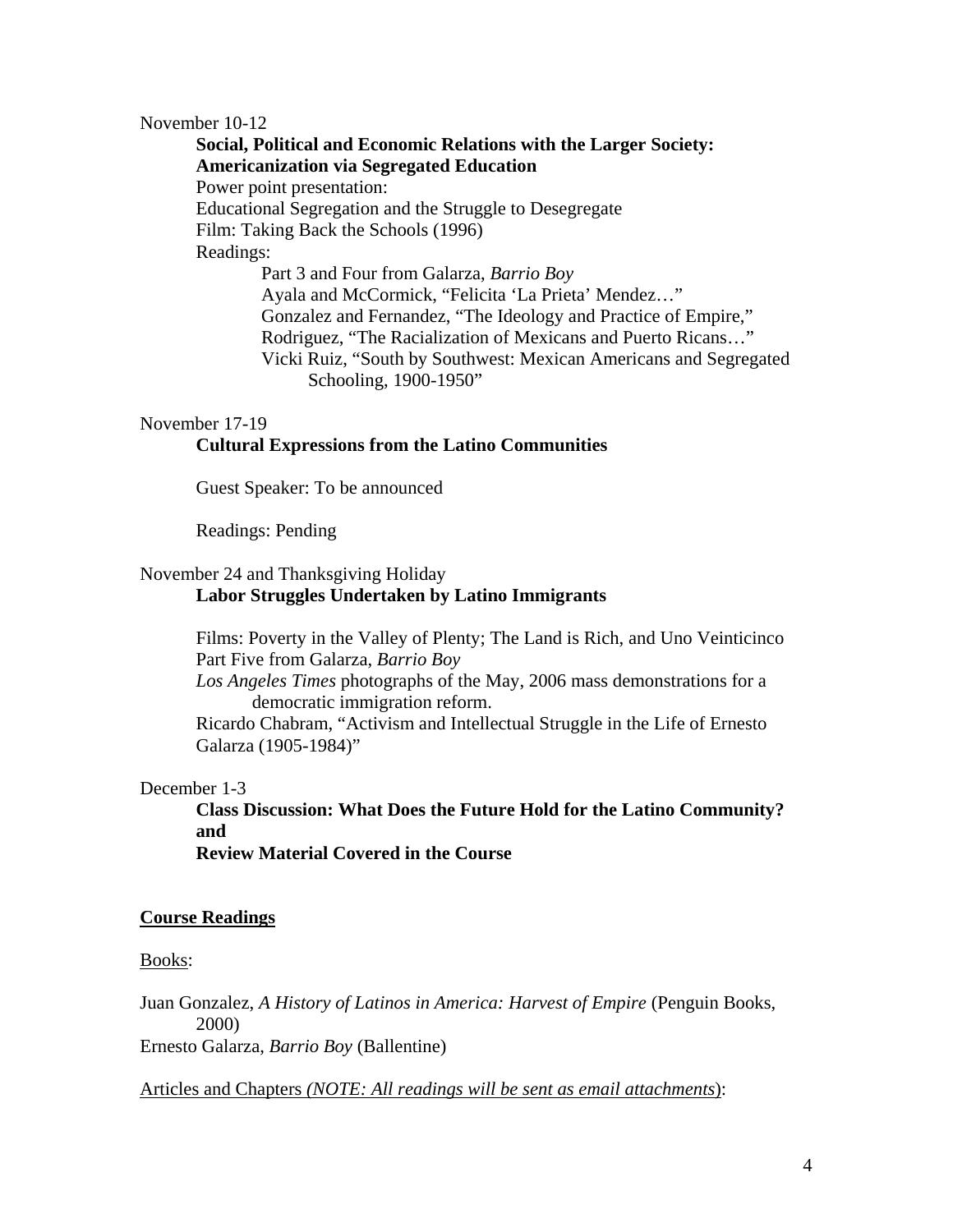Cesar Ayala and Jennifer McCormick, "Felícita "La Prieta" Méndez (1916-1998) and the end of Latino Segregation in California" Forthcoming in *Centro: The Journal of the Center for Puerto Rican Studies*

Ricardo Chabram, "Activism and Intellectual Struggle in the Life of Ernesto Galarza (1905-1984)", *Hispanic Journal of the Social Sciences*, 1985, Vol. 7, No.2.

Gilbert G. Gonzalez, "Recruiting, Processing and Transporting Bracero Labor to the United States," in Gonzalez, *Guest Workers of Colonized Labor? Mexican Labor Migration to the United States* (Routledge: 2007)

----"The Language and Culture of Empire," (A series of newspaper quotations on the U.S. as an imperialist power)

Gilbert G. Gonzalez and Raul Fernandez, "Empire and the Origins of 20th Century Migration to the United States," and "The Ideology and Practice of Empire" in *A Century of Chicano History: Empire, Nations and Migration* (Routledge, 2004)

Henry Anderson, "Social Justice and Foreign Contract Labor: A Statement of Opinion and Conscience," NP (1958)

*Los Angeles Times* photographic series from the May, 2006, mass demonstrations for democratic immigration reform and protesting anti-immigrant policies.

Victor Rodriguez Dominguez, "The Racialization of Mexican Americans and Puerto Ricans, 1890s to the 1930s" *Centro Journal*, CUNY, 2005.

Southern Poverty Law Center, "Close to Poverty: Guest Worker Programs in the United States", A Report by the Southern Poverty Law Center (2007)

Victor Quintana, "The Countryside Cannot Take it Anymore", in Gilbert G. Gonzalez et al, *Labor Versus Empire*, (Routledge, 2004)

Vicki Ruiz, "South by Southwest: Mexican Americans and Segregated Schooling, 1900- 1950)" *OAH Magazine of History*, 15 (Winter 2001)

### **Films and Power Point**

#### Power Point:

The Bracero Program

Company Towns in the Southern California Citrus Belt

Segregation of Mexican Children in Public Schools, 1900-1950

U. S. Economic Expansionism into Mexico and Migration